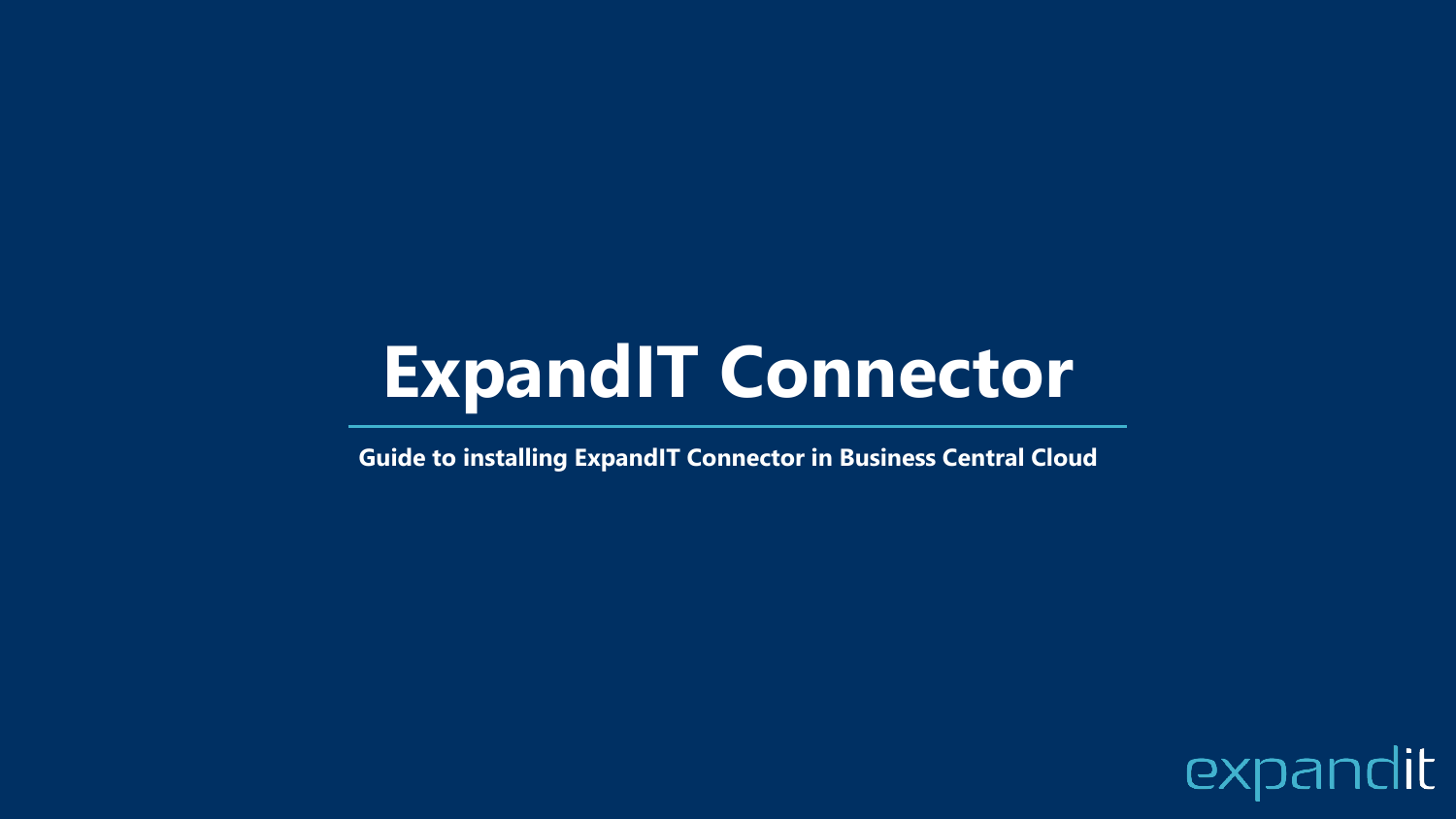### **CONTENT**

- Introduction
- Install the extension
- Configure the extension
- Configure the Web Service
- Give ExpandIT access to the API
- Grant consent to ExpandIT Connector



## expandit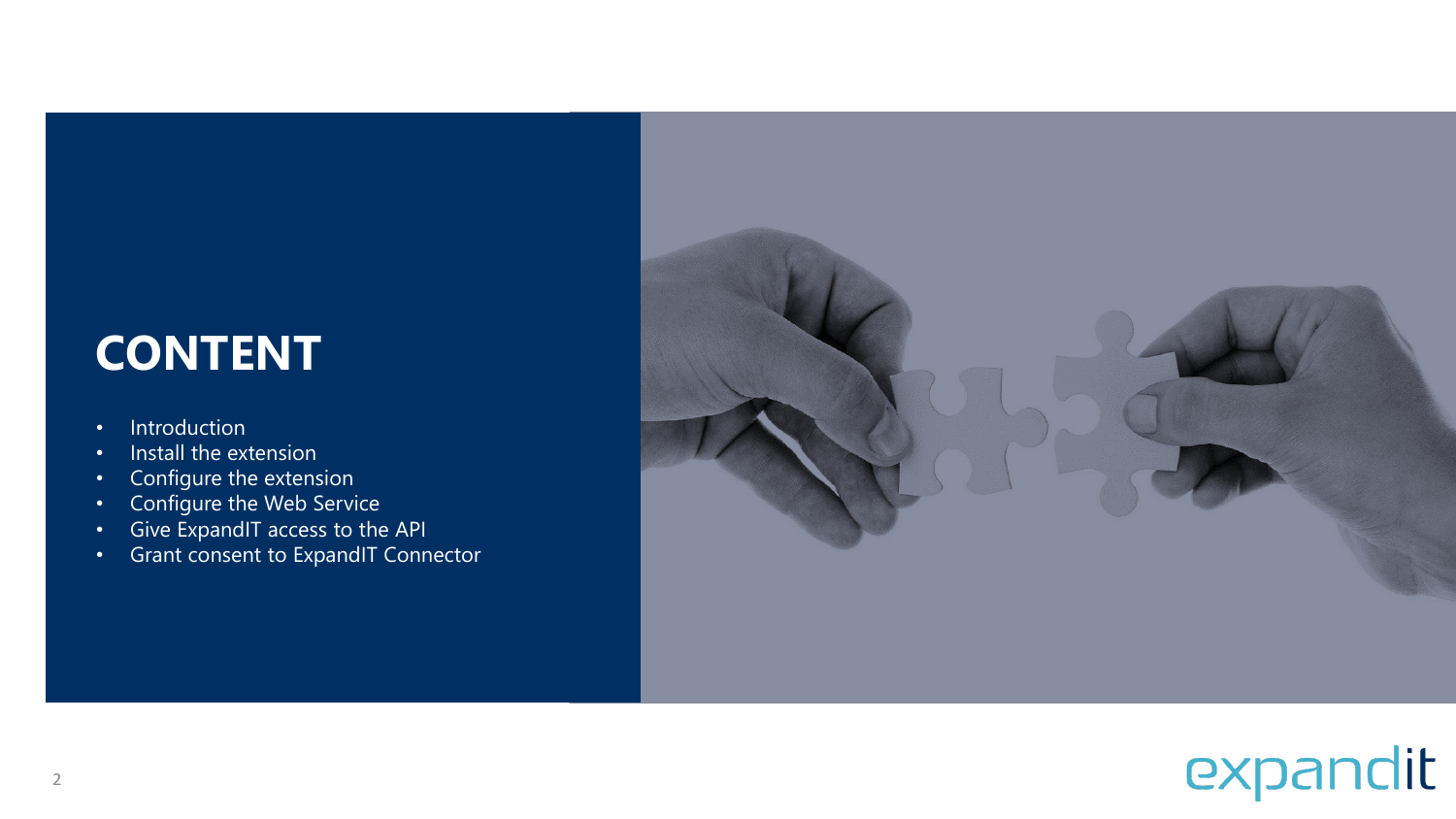### **Introduction**

- ExpandIT Connector extends Business Central with pages (screens), codeunits (logic) and tables (data) and an API
- Certified and disitributed by Microsoft AppSource
- The SOAP API is the web service that provides the link between ExpandIT and Business Central
- Three steps involved
	- 1. Install the extension
	- 2. Enable the Web Service
	- 3. Enable ExpandIT to access to the web service

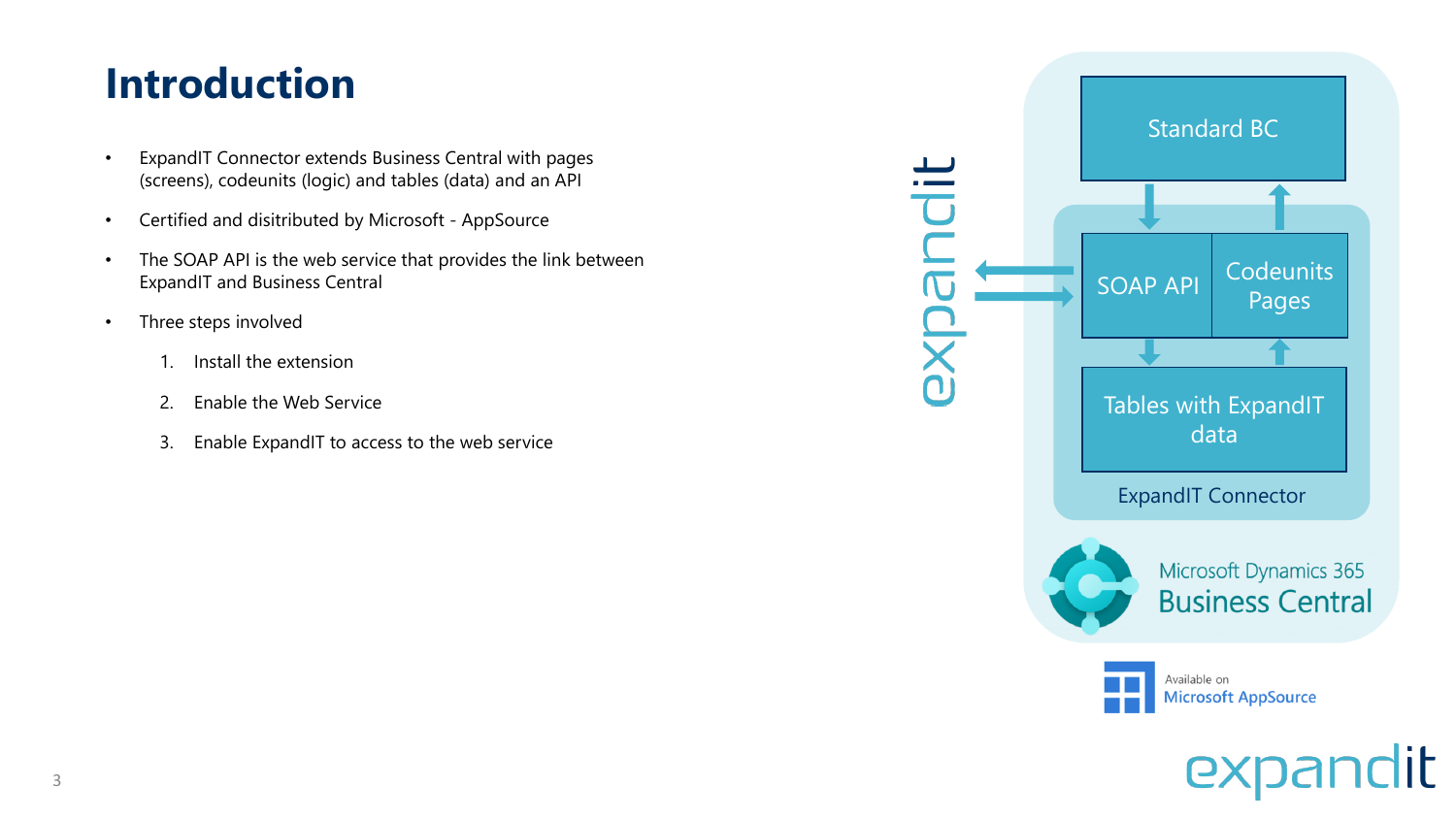### **Install the extension**

- Open Business Central and search for 'Extension Management' and click on the search result
- Click 'Manage' and 'Extension Marketplace'

 $\leftarrow$ 

- Search for 'ExpandIT' and click the 'Free trial' button
- Enter your contact information, give permission to Microsoft and click 'Continue'

AppSource Apps

All results

expandit

ExpandIT **C** Business Central **ExpandIT Field Service fully integra** with Microsoft Dynamics 365 Bu

Central  $\star$  4.5 (2 ratings)

Free trial

**ExpandIT Connector** 

**EXPANDIL** Dynamics 365 Business Central

Other apps  $\vee$ 

Apps for Business Central

| ₩                                                       | expand                                                                                                                                                             | <b>Dynamics 365 Business Central</b>                                                                                                                                                                                                                                                                                                                                                                                                                               |                          | Documentation                   | م                    | $\Omega$                  | తి             | っ |
|---------------------------------------------------------|--------------------------------------------------------------------------------------------------------------------------------------------------------------------|--------------------------------------------------------------------------------------------------------------------------------------------------------------------------------------------------------------------------------------------------------------------------------------------------------------------------------------------------------------------------------------------------------------------------------------------------------------------|--------------------------|---------------------------------|----------------------|---------------------------|----------------|---|
|                                                         | <b>CRONUS USA</b>                                                                                                                                                  | Tell me what you want to do                                                                                                                                                                                                                                                                                                                                                                                                                                        |                          |                                 | $\mathbb{Z}^n\times$ |                           |                |   |
| <b>Customers</b>                                        | Ve<br><b>Extension Management</b>                                                                                                                                  |                                                                                                                                                                                                                                                                                                                                                                                                                                                                    |                          |                                 |                      |                           |                |   |
|                                                         | This is a sand<br>Go to Pag                                                                                                                                        | and Tasks                                                                                                                                                                                                                                                                                                                                                                                                                                                          |                          |                                 |                      |                           |                |   |
|                                                         | <b>Get started</b>                                                                                                                                                 | <b>Extension Management</b>                                                                                                                                                                                                                                                                                                                                                                                                                                        |                          | Administration                  | $\Box$               |                           |                |   |
| ▦                                                       |                                                                                                                                                                    | <b>Dynamics 365 Business Central</b>                                                                                                                                                                                                                                                                                                                                                                                                                               |                          | Documentation $\varphi$         |                      | $\Omega$                  | భ్రి           | ? |
|                                                         | Installed Extensions                                                                                                                                               |                                                                                                                                                                                                                                                                                                                                                                                                                                                                    |                          |                                 |                      | Π                         | 昏              |   |
|                                                         | $\circ$ Search<br>Manage                                                                                                                                           | Fewer options<br>Actions                                                                                                                                                                                                                                                                                                                                                                                                                                           |                          |                                 |                      | $\overrightarrow{R}$<br>Y | 這              |   |
|                                                         | Extension Marketplace                                                                                                                                              | Q Deployment Status                                                                                                                                                                                                                                                                                                                                                                                                                                                | X Uninstall              | <b>R</b> <sup>*</sup> Configure | <b>D</b> Learn More  |                           |                |   |
|                                                         | ी Upload Extension                                                                                                                                                 | $\mathbb{H}^*$ Install                                                                                                                                                                                                                                                                                                                                                                                                                                             | X Unpublish              | Download Source                 | <b>B</b> Refresh     |                           | $\overline{a}$ |   |
| Documentation $\varphi$<br>$\hbox{\large\it Q}$<br>త్రి | Yes<br><b>Application</b>                                                                                                                                          | Microsoft                                                                                                                                                                                                                                                                                                                                                                                                                                                          |                          | v. 19.3.34541.35210             |                      | Global                    |                |   |
| $\Box$ $\Box$<br>Q<br>ExpandIT                          | One more thing<br><b>ExpandIT Connector</b><br>expandit<br>By ExpandIT<br>Name $*$<br>Work email *<br>Job title<br>Company<br>Country / region *<br>Phone number * | This app requires some basic profile information. We have pulled your Microsoft Account<br>data to help you get started. AppSource will save your information for next time.<br>Your<br>Name<br>your@email.com<br>Your Title<br>Your company<br><b>United States</b><br>+1 234 5678 9012<br>I give Microsoft permission to use or share my account information so that the<br>provider or Microsoft can contact me regarding this product and related products and | $\times$<br>$\checkmark$ |                                 |                      |                           |                |   |
|                                                         | privacy.                                                                                                                                                           | Microsoft may share contact, usage, and transactional information for support, billing,<br>and other transactional activities. I agree to the provider's terms of use and privacy<br>policy and understand that the rights to use this product do not come from Microsoft,<br>unless Microsoft is the provider. Use of AppSource is governed by separate terms and                                                                                                 | Continue                 | expandit                        |                      |                           |                |   |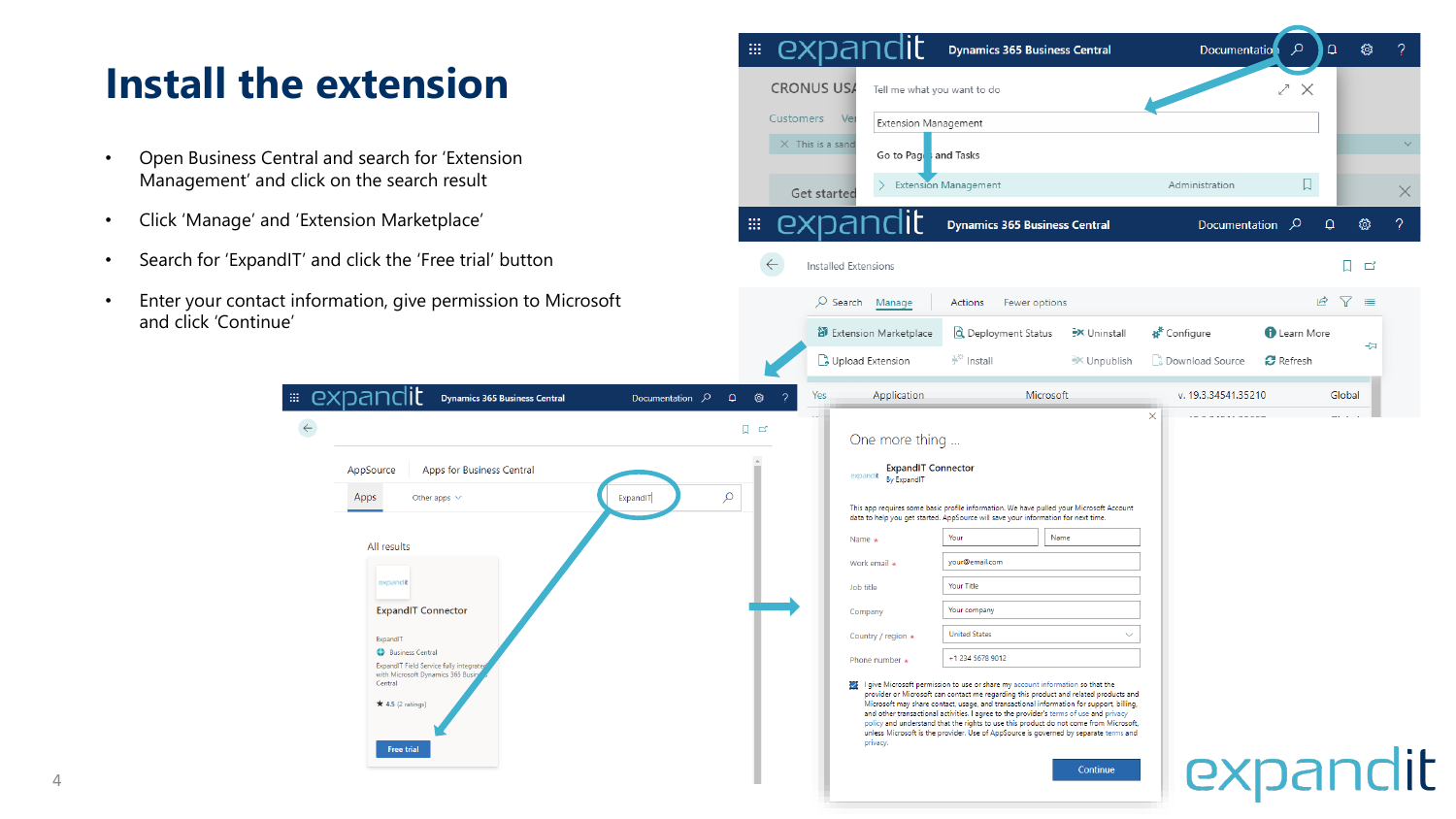### **Install the extension - 2**

- Select your preferred language and click 'Install'
- Click 'OK' to the message that the extension is being installed
- Go back and click 'Manage' and 'Deployment Status'
- When the installation is complete, the status will be 'Completed' on the 'ExpandIT Connector' This may take a few minutes
- Once completed, you will have to reload Business Central

 $\leftarrow$ 

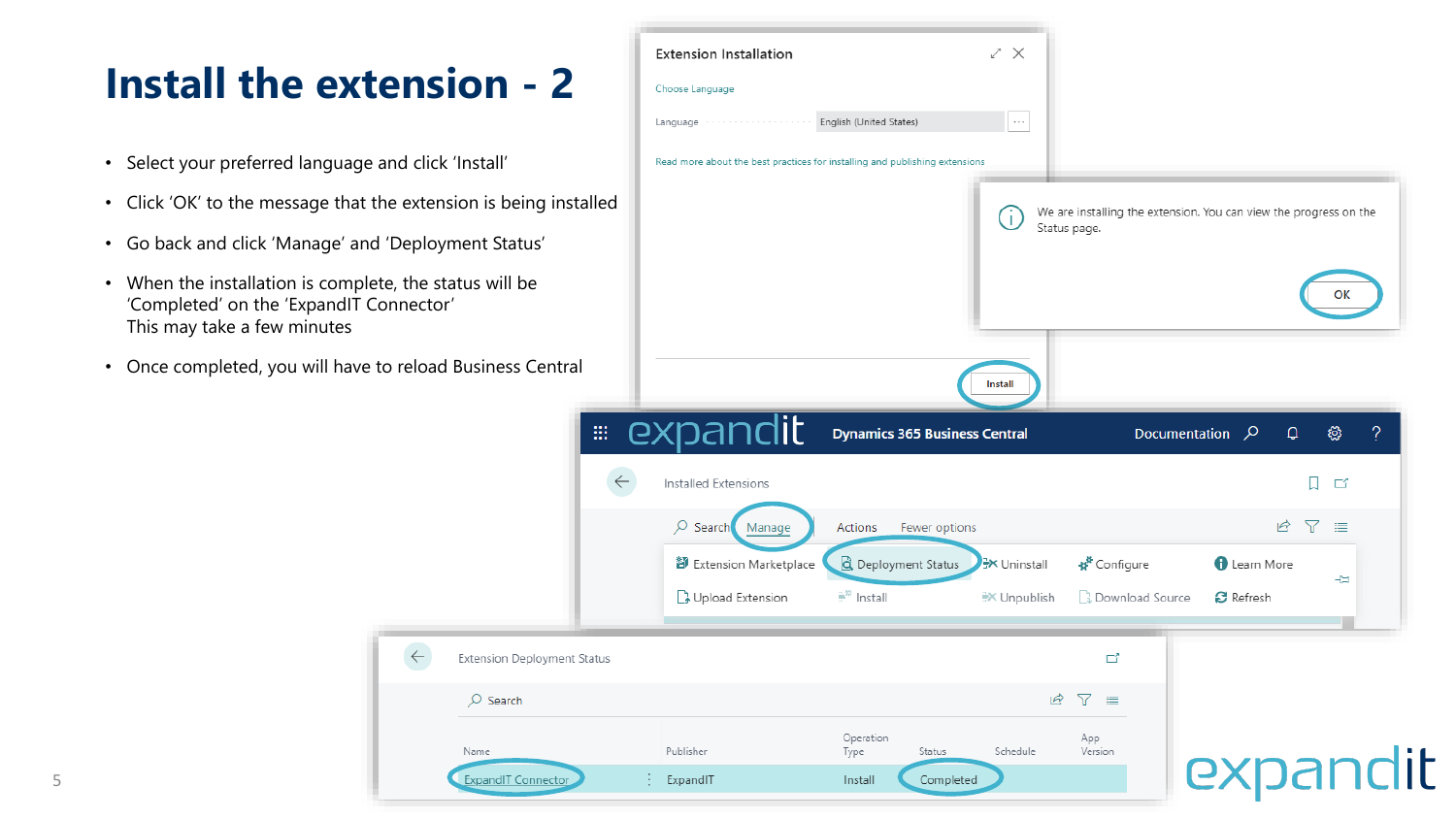### **Configure the extension**

- Search for 'ExpandIT Setup Wizard' and click the result
- Follow the steps and provide the values:

#### • **ExpandIT URL**

The address of the ExpandIT server followed by /mobile

### • **Conversion Rule**

*Prefer Service Order* will send as much data to the Business Central Service module

*Prefer Jobs* will send data with Job and Job Task information to

Job Journals, the remaining data to the Service Module

*Prefer Sales Order*

The data will go to sales orders (bypassing Service and Jobs)

| <b>ExpandIT Setup Wizard</b><br>Welcome to ExpandIT Setup Wizard<br>Set ExpandIT URL and Conversion Rule up with this wizard. | $\swarrow \times$ | ZΧ<br><b>ExpandIT Setup Wizard</b><br>Specify ExpandIT URL that is used for Remote Shop URL and Portal/Local Shop URL.<br>https://xxxx.expandit365.com/mobile<br>ExpandIT URL | ∠ ×<br><b>ExpandIT Setup Wizard</b><br>Select a Conversion Rule<br>Conversion Rule  Prefer Jobs<br>Prefer Service Order<br>Prefer Jobs<br>Prefer Sales Order | $\swarrow \times$<br><b>ExpandIT Setup Wizard</b><br>The wizard is now finished. Please press "Finish" to save the information |
|-------------------------------------------------------------------------------------------------------------------------------|-------------------|-------------------------------------------------------------------------------------------------------------------------------------------------------------------------------|--------------------------------------------------------------------------------------------------------------------------------------------------------------|--------------------------------------------------------------------------------------------------------------------------------|
| Back<br><b>Next</b>                                                                                                           | Finish            | Finish<br><b>Next</b><br>Back                                                                                                                                                 | Finish<br><b>Next</b><br>Back                                                                                                                                | Finish<br>Back<br>Next                                                                                                         |

| expandit<br>m.                                      | <b>Dynamics 365 Business Central</b> | Documentation | Ω<br>$\Omega$ | <b>છે</b> | ?            |
|-----------------------------------------------------|--------------------------------------|---------------|---------------|-----------|--------------|
| <b>CRONUS U</b><br>Tell me what you want to do      |                                      |               | ∠ ×           |           |              |
| Customers<br>ExpandIT Setup Wizard                  |                                      |               |               |           |              |
| $\times$ This is a sa<br>Go to Reports and Analysis |                                      |               |               |           | $\checkmark$ |
| <b>ExpandIT Setup Wizard</b><br>囯<br>Get start      |                                      | Documents     |               |           |              |
| $\sim$ $\sim$ $\sim$                                |                                      |               |               |           |              |

**EXC**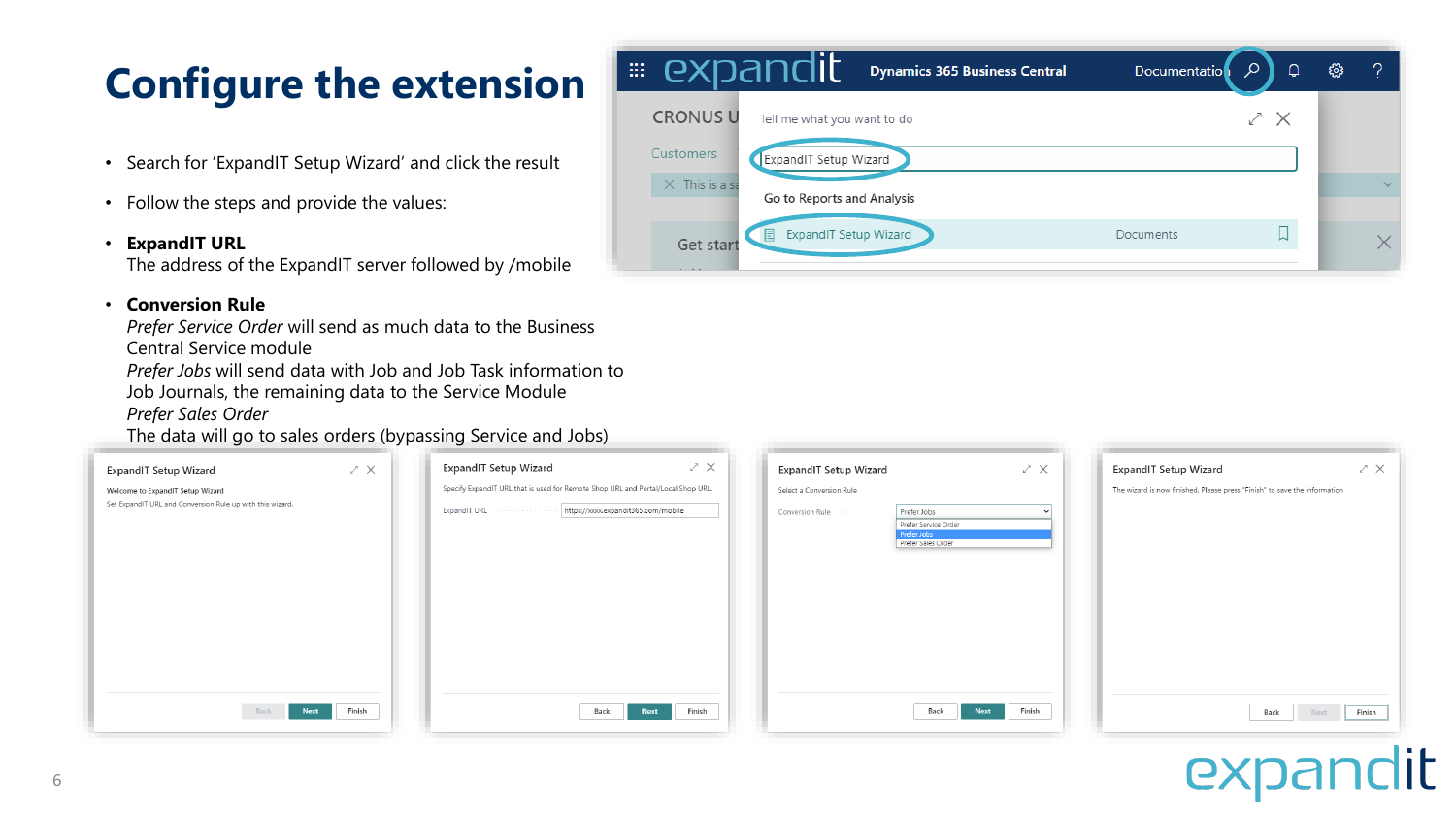### **Configure the Web Service**

- Search for 'Web Services' and click the result
- In the Web Services page, click '+New'
- Find the newly added line (it will be empty and have 0 in Object No.)
- Fill in the following values

Object Type: **Codeunit** Object ID: **6038762** Service Name: **ExpandITAPI** Publish: **Yes**

• When the row has been modified, the SOAP URL should populate with a value. Copy this value, and send it to your ExpandIT representative

| iandit.                          | <b>Dynamics 365 Business Central</b> | <b>Documentation</b> | $\bullet$<br>∩ |
|----------------------------------|--------------------------------------|----------------------|----------------|
| Tell me what you want to do      |                                      |                      | $\times$       |
| <b>Neb Services</b>              |                                      |                      |                |
| Go to Pages and Tasks            |                                      |                      | Show all (4)   |
| <b>Web Services</b>              |                                      | Lists                |                |
| <b>PAC Web Services</b>          |                                      | Lists                |                |
| Account Schedule KPI Web Service |                                      | Administration       |                |

| expandit<br>▦         |           | <b>Dynamics 365 Business Central</b> |                 |              |
|-----------------------|-----------|--------------------------------------|-----------------|--------------|
| Web Services          |           |                                      |                 |              |
| $+$ New<br>$O$ Search | Edit List | lii Delete                           | <b>B</b> Reload | More op      |
| Object Type<br>个      | Object ID | Object Name                          |                 | Service Nail |
| Ouen                  | 262.      | Cust, Ledger Entries                 |                 | Cust Ladd    |



| Object Type 1 |  | Object ID Object Name | Service Name 1 |  | Tenants Publis OData V4 URL<br>SUAP UI                          |
|---------------|--|-----------------------|----------------|--|-----------------------------------------------------------------|
| Codeunit      |  | 6038762 ExpandITAPI   | xpandITAPI     |  | https://go.microsoft.com/fwlink/?linkid=. https://api.businesso |
|               |  |                       |                |  |                                                                 |

### it exp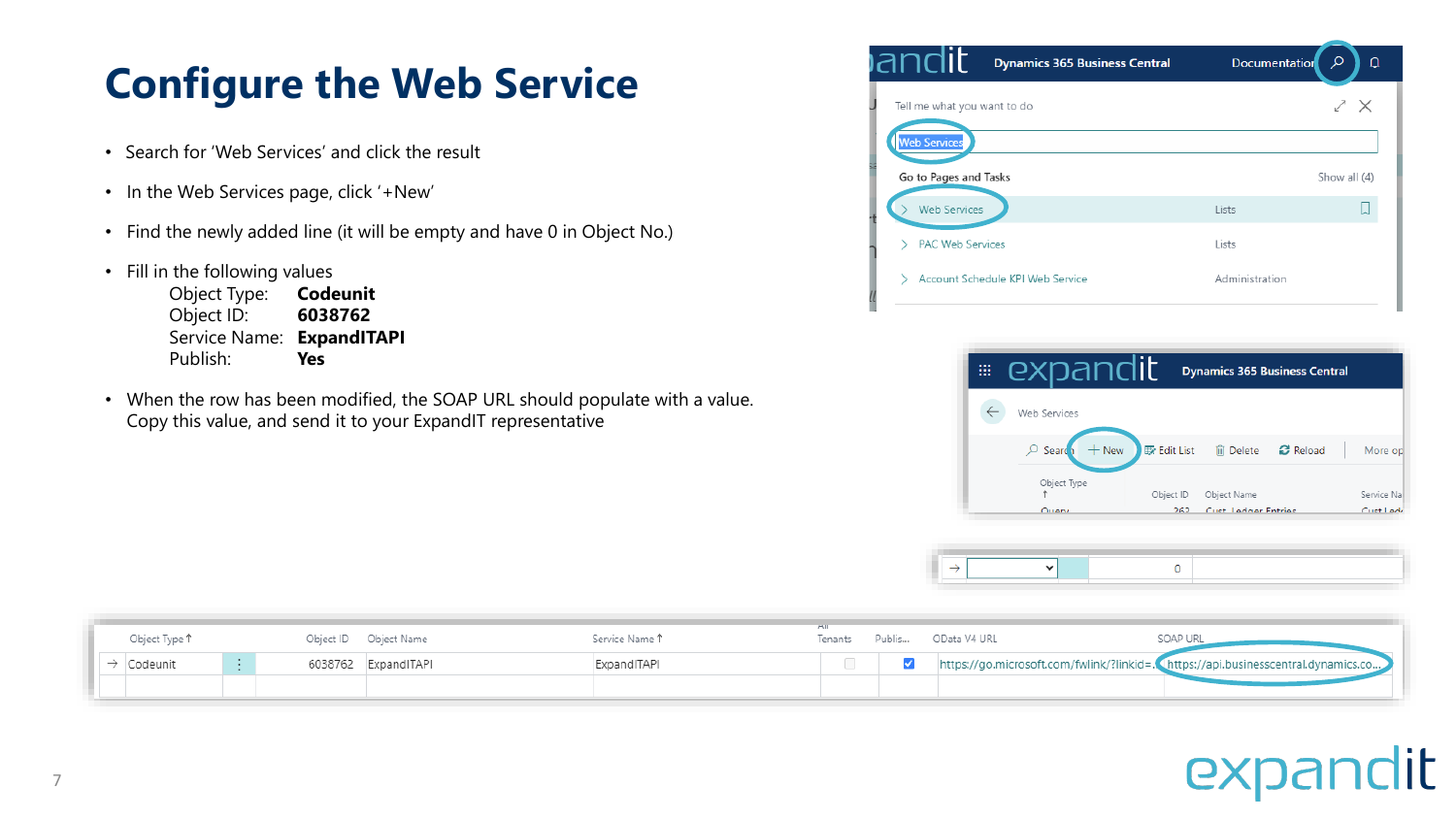#### **Dynamics 365 Business Central Documentation** م **Give ExpandIT access to the API** Tell me what you want to do ∠ × • Search for 'Azure Active Directory Applications' and click the result Azure Active Directoy Applications • Click the '+ New' button Go to Pages and Tasks • On the page, enter the following values Azure Active Directory Applications Д Administration Client ID: **{a04efa3f-241d-40ac-86f5-593548959436}** Description: **ExpandIT Connector** State: **Enabled** App ID: **Look up 'ExpandIT Connector'**曲 (၁ **Dynamics 365 Business Central** m expandi D'inamics 365 Business C Documentation  $\varphi$ ශ Q Azure Active Directory Applications Azure Active Directory Application Ca... Ĥ ।⇔  $\checkmark$  Saved 尾 ExpandIT Connector  $\circ$  Search  $+$  New Manage  $C$ East ID & Grant Consent General {a04efa3f-241d-40ac-86f5-59} Extension Client ID .......... {9c23b78a-ba38-4ad0-be! App ID . . . . . . . . . . . . ExpandIT Connector Description ........ App Name ......... ExpandIT Connector State . . . . . . . . . . . . . . Enabled Contact Information support@expandit.com

## expal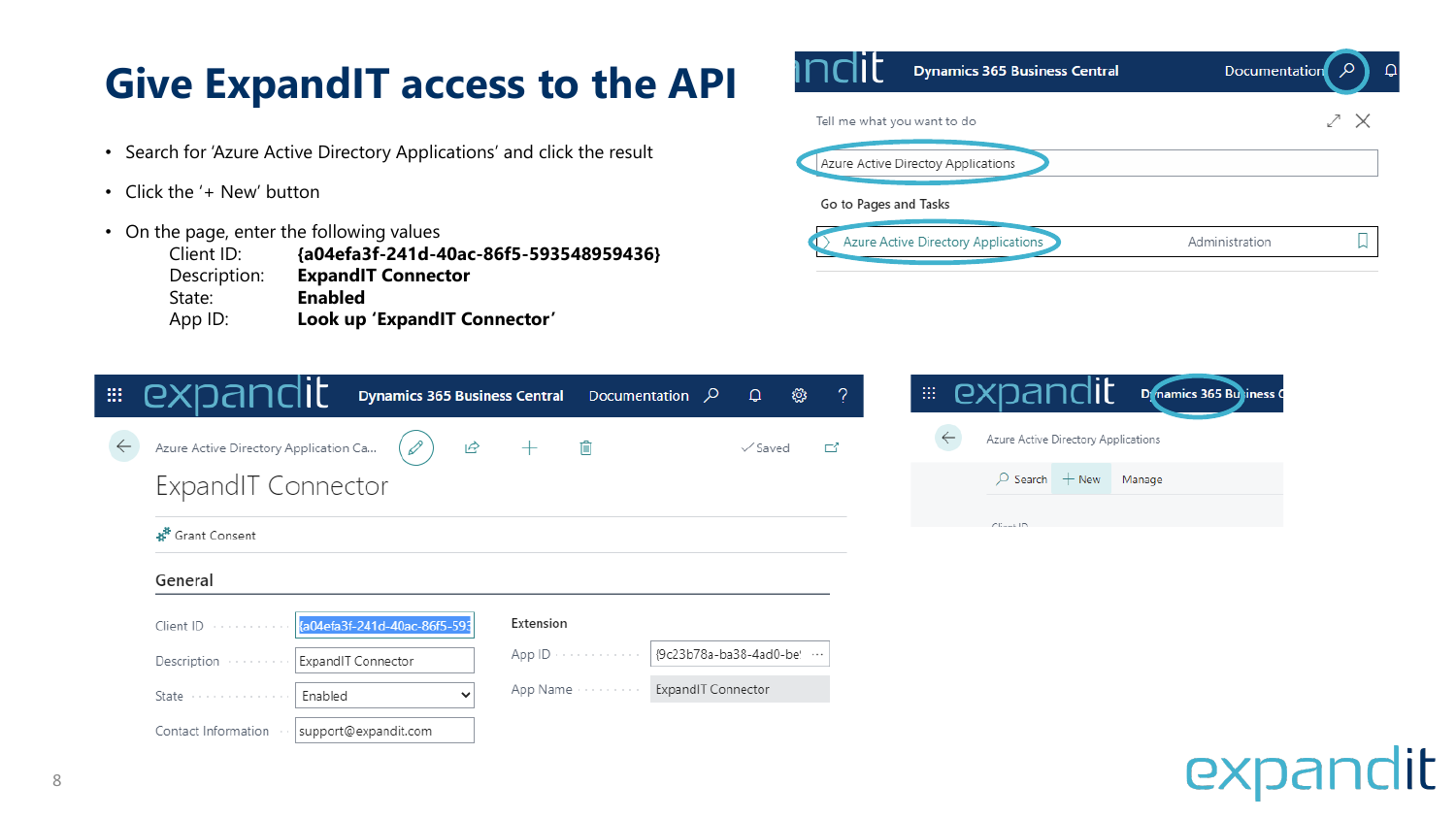### **Give ExpandIT access to the API - 2**

- Under 'User Groups' add a line with 'D365 TEAM MEMBER'
- Under 'User Permission Sets' 3 lines will show
- Add a 4th line with Permission Set 'EXP'



### **dit** expan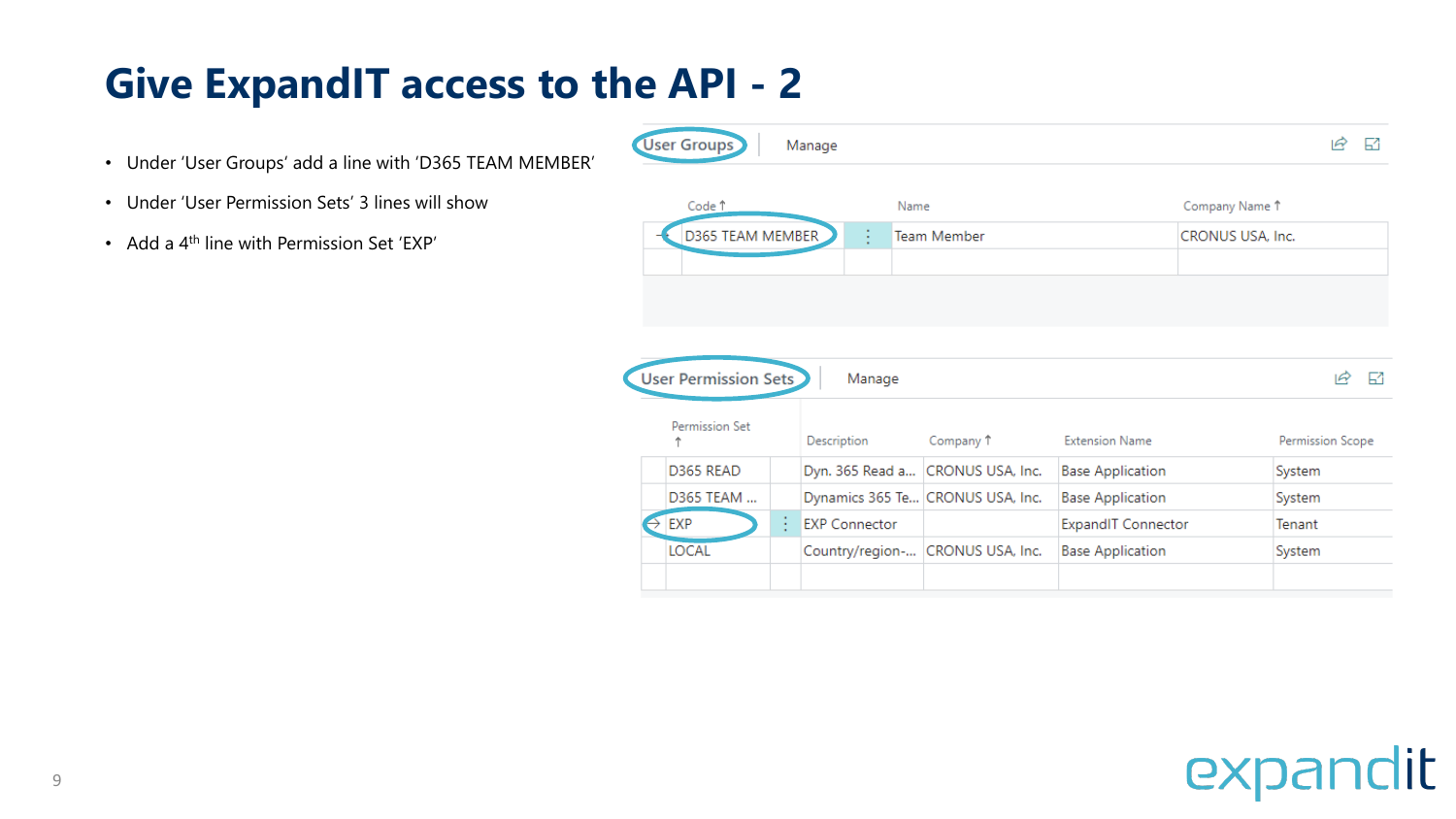### **Grant consent to ExpandIT Connector**

- **These steps must be performed using an administrator account on the same Azure Active Directory (tenant) as the Business Central instance**
- Click the 'Grant Consent' button
- A message is displayed in the background , and a new window appears asking for your login information
- When prompted for acceptance, click 'Accept'
- You should see the 'Consent was given successfully' message

| Microsoft                  |      |             |  |
|----------------------------|------|-------------|--|
| Sign in                    |      |             |  |
| Email, phone, or Skype     |      |             |  |
| No account? Create one!    |      |             |  |
| Can't access your account? |      |             |  |
|                            | Back | <b>Next</b> |  |
|                            |      |             |  |
|                            |      |             |  |



|                            | expandit<br>m<br><b>Dynamics 365 Business Central</b><br>Documentation <sub>2</sub><br>$\Omega$<br>හූ<br>?                                       |
|----------------------------|--------------------------------------------------------------------------------------------------------------------------------------------------|
| е<br>$\mathbf{S}^{\prime}$ | Azure Active Directory Application Card<br>Ĥ<br>IŘ<br>$\checkmark$ Saved<br>ビ<br>ExpandIT Connector                                              |
|                            | Grant Consent<br>orant consent for this application to access data from Business Central.<br>General                                             |
|                            | Waiting for a response. Do not close this page.<br>∠ Χ                                                                                           |
|                            | A sign in window is open. To continue, pick the account you want to use and accept<br>the conditions. This message will close when you are done. |
| οn                         | Consent was given successfully.                                                                                                                  |
| sources for<br>pted to     | OK                                                                                                                                               |
| app to use<br>ıсу          |                                                                                                                                                  |

## expa

<https://docs.microsoft.com/en-us/azure/active-directory/manage-apps/grant-admin-consent>